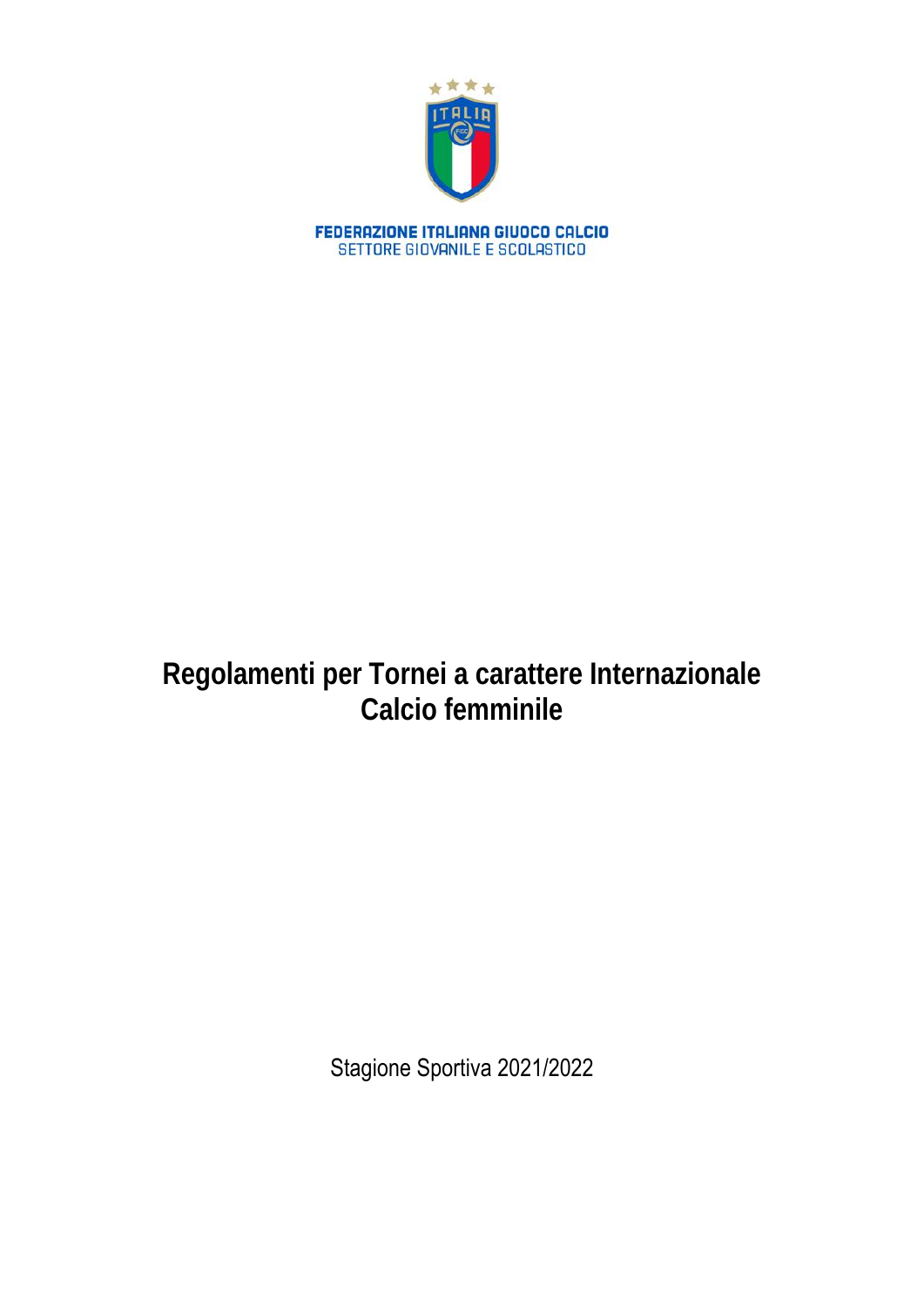## (da redigere su carta intestata della Società organizzatrice) **REGOLAMENTO CAT. UNDER 18**

## ART.1 **ORGANIZZAZIONE**

| LA SOCIETÀ                                                                                                     |
|----------------------------------------------------------------------------------------------------------------|
| INDICE ED ORGANIZZA UN TORNEO DI CALCIO FEMMINILE A CARATTERE INTERNAZIONALE                                   |
|                                                                                                                |
| IN COLLABORAZIONE CON EXAMPLE TO A CONTROL AND THE SERVICE OF THE SERVICE OF THE SERVICE OF THE SERVICE OF THE |
| CHE SI DISPUTERÀ NEI GIORNI                                                                                    |
|                                                                                                                |
|                                                                                                                |

## ART:2 **CATEGORIA DI PARTECIPAZIONE E LIMITI DI ETÀ**

IL TORNEO È RISERVATO ALLE **GIOVANI CALCIATRICI** APPARTENENTI ALLA CATEGORIA **UNDER 18** REGOLARMENTE TESSERATE CON LA PROPRIA SOCIETÀ E FEDERAZIONE DI APPARTENENZA PER LA STAGIONE IN CORSO.

NATE DAL **01/01/2004 AL 31/12/2004 È POSSIBILE UTILIZZARE UN NUMERO MASSIMO DI 5 GIOCATRICI NATE NEL 2005**

## ART.3 **PRESTITI** (SBARRARE LA CASELLA INTERESSATA)

È CONSENTITO IL RICORSO A PRESTITI, IN NUMERO MASSIMO DI 3 (TRE) PER SQUADRA NON INTERCAMBIABILI E VALIDI PER L'INTERA DURATA DEL TORNEO, PREVIA PRESENTAZIONE DI REGOLARE NULLA OSTA RILASCIATO DALLA SOCIETÀ DI APPARTENENZA CHE NON PUÒ ESSERE TRA LE PARTECIPANTI AL TORNEO



**NON SONO PREVISTI PRESTITI**

## ART.4 **ELENCHI GIOCATORI**

LE SOCIETÀ PARTECIPANTI DOVRANNO PRESENTARE ALL'ORGANIZZAZIONE DEL TORNEO, PRIMA DEL SUO INIZIO, L'ELENCO DEI CALCIATORI CHE INTENDONO UTILIZZARE, FINO AD UN MASSIMO DI N° DOPO L'AVVENUTA CONSEGNA È PROIBITO APPORTARE MODIFICHE A TALI ELENCHI. NELLA DISTINTA DA PRESENTARE ALL'ARBITRO PRIMA DELLA GARA SARANNO INDICATI FINO AD UN MASSIMO DI **20** GIOCATRICI

## ART.5 **SOSTITUZIONI**

SONO CONSENTITE N°7 SOSTITUZIONI, INDIPENDENTEMENTE DAL RUOLO, IN QUALSIASI MOMENTO DELLA GARA

## ART.6 **SOCIETÀ PARTECIPANTI**

AL TORNEO PRENDERANNO PARTE LE SOTTOINDICATE SOCIETÀ:

| <b>CLUB</b> | <b>NAZIONE</b> | <b>CLUB</b> | <b>NAZIONE</b> |
|-------------|----------------|-------------|----------------|
|             |                |             |                |
|             |                |             |                |
|             |                |             |                |
|             |                |             |                |

\_\_\_\_\_\_\_\_\_\_\_\_\_\_\_\_\_\_\_\_\_\_\_\_\_\_\_\_\_\_\_\_\_\_\_\_\_\_\_\_\_\_\_\_\_\_\_\_\_\_\_\_\_\_\_\_\_\_\_\_\_\_\_\_\_\_\_\_\_\_\_\_\_\_\_\_\_\_\_\_\_\_\_\_\_\_\_\_\_\_\_\_\_\_\_\_\_\_\_\_\_\_\_ \_\_\_\_\_\_\_\_\_\_\_\_\_\_\_\_\_\_\_\_\_\_\_\_\_\_\_\_\_\_\_\_\_\_\_\_\_\_\_\_\_\_\_\_\_\_\_\_\_\_\_\_\_\_\_\_\_\_\_\_\_\_\_\_\_\_\_\_\_\_\_\_\_\_\_\_\_\_\_\_\_\_\_\_\_\_\_\_\_\_\_\_\_\_\_\_\_\_\_\_\_\_\_ \_\_\_\_\_\_\_\_\_\_\_\_\_\_\_\_\_\_\_\_\_\_\_\_\_\_\_\_\_\_\_\_\_\_\_\_\_\_\_\_\_\_\_\_\_\_\_\_\_\_\_\_\_\_\_\_\_\_\_\_\_\_\_\_\_\_\_\_\_\_\_\_\_\_\_\_\_\_\_\_\_\_\_\_\_\_\_\_\_\_\_\_\_\_\_\_\_\_\_\_\_\_\_ \_\_\_\_\_\_\_\_\_\_\_\_\_\_\_\_\_\_\_\_\_\_\_\_\_\_\_\_\_\_\_\_\_\_\_\_\_\_\_\_\_\_\_\_\_\_\_\_\_\_\_\_\_\_\_\_\_\_\_\_\_\_\_\_\_\_\_\_\_\_\_\_\_\_\_\_\_\_\_\_\_\_\_\_\_\_\_\_\_\_\_\_\_\_\_\_\_\_\_\_\_\_\_ \_\_\_\_\_\_\_\_\_\_\_\_\_\_\_\_\_\_\_\_\_\_\_\_\_\_\_\_\_\_\_\_\_\_\_\_\_\_\_\_\_\_\_\_\_\_\_\_\_\_\_\_\_\_\_\_\_\_\_\_\_\_\_\_\_\_\_\_\_\_\_\_\_\_\_\_\_\_\_\_\_\_\_\_\_\_\_\_\_\_\_\_\_\_\_\_\_\_\_\_\_\_\_ \_\_\_\_\_\_\_\_\_\_\_\_\_\_\_\_\_\_\_\_\_\_\_\_\_\_\_\_\_\_\_\_\_\_\_\_\_\_\_\_\_\_\_\_\_\_\_\_\_\_\_\_\_\_\_\_\_\_\_\_\_\_\_\_\_\_\_\_\_\_\_\_\_\_\_\_\_\_\_\_\_\_\_\_\_\_\_\_\_\_\_\_\_\_\_\_\_\_\_\_\_\_\_

## ART.7 **FORMULA DEL TORNEO**

IL TORNEO SI SVOLGERÀ CON LA SEGUENTE FORMULA E MODALITÀ DI QUALIFICAZIONE

## ART.8 **CLASSIFICHE**

LE CLASSIFICHE SARANNO REDATTE IN BASE AI SEGUENTI CRITERI: 3 PUNTI PER LA VITTORIA - 1 PUNTO PER IL PAREGGIO – 0 PUNTI PER LA SCONFITTA IN CASO DI PARITÀ DI PUNTEGGIO VALGONO I CRITERI IN ORDINE ELENCATI:

- 1. ESITO DEGLI INCONTRI DIRETTI
- 2. DIFFERENZA RETI NEGLI INCONTRI DIRETTI FRA LE SQUADRE A PARITÀ DI PUNTI
- 3. DIFFERENZA RETI SUL TOTALE DEGLI INCONTRI DISPUTATI NEL GIRONE
- 4. MAGGIOR NUMERO DI RETI SEGNATE SUL TOTALE DEGLI INCONTRI DISPUTATI NEL GIRONE
- 5. CLASSIFICA DISCIPLINA
- 6. SORTEGGIO

## ART.9 **TEMPI DI GARA**

LE GARE SI SVOLGERANNO IN 2 (DUE) TEMPI DELLA DURATA DI \_\_\_\_\_\_MINUTI CIASCUNO LE PARTITE SI GIOCANO 11>11 SU CAMPI DI DIMENSIONI REGOLAMENTARI CON PORTE REGOLAMENTARI E UTILIZZO DI PALLONI N° 5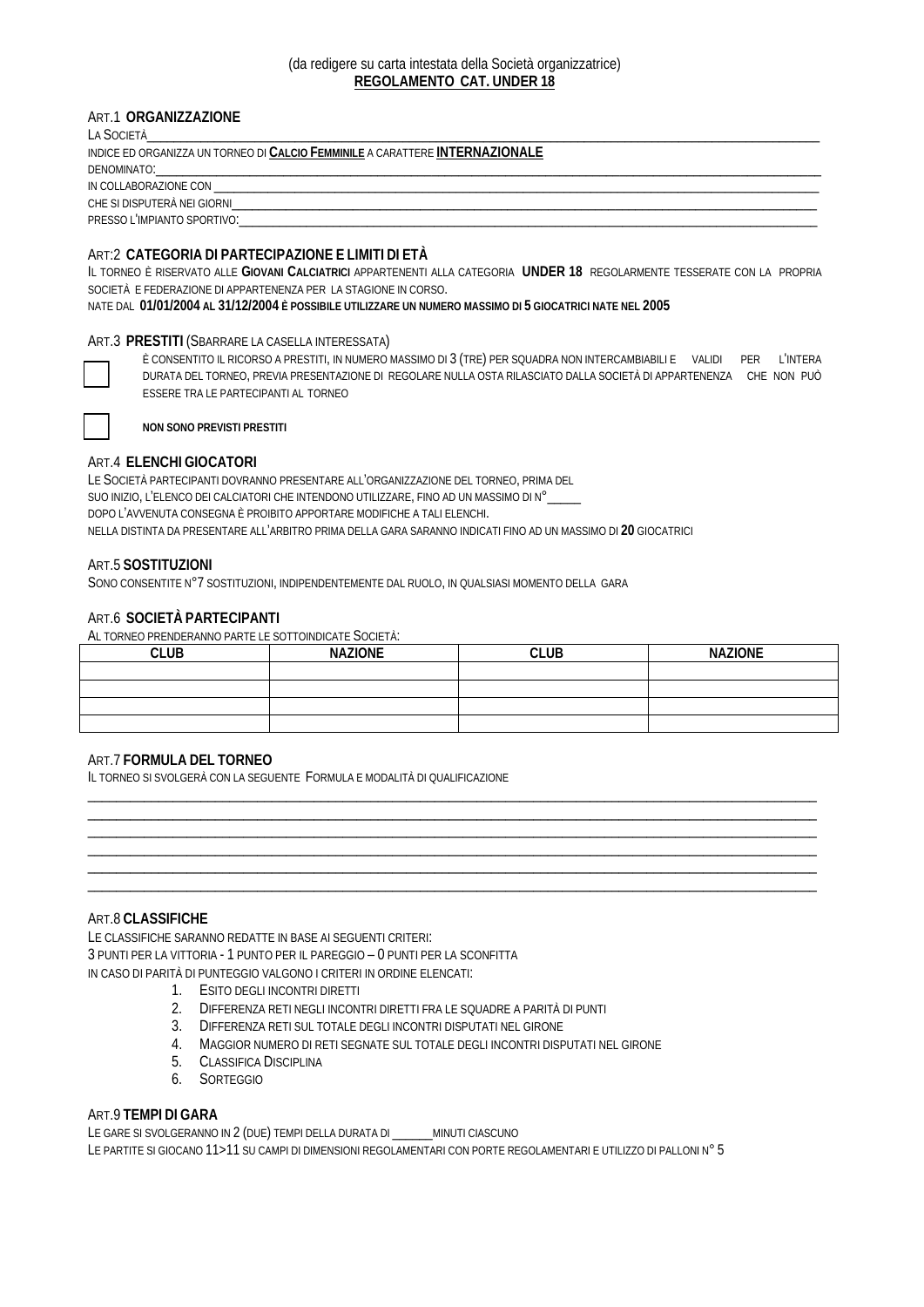## ART.10 **TIRI DI RIGORE** (PREVISTI NELLE FINALI,SEMIFINALI O PARTITE AD ELIMINAZIONE DIRETTA) **(Sbarrare la casella interessata)**

IN CASO DI PARITÀ AL TERMINE DEI DUE TEMPI REGOLAMENTARI SI PROCEDERÀ ALL'ESECUZIONE DEI TIRI DI RIGORE CON LE MODALITÀ STABILITE DALLA REGOLA 14 DELLE REGOLE DI GIOCO E DELLE DECISIONI UFFICIALI;

#### **NON SONO PREVISTI**

#### ART.11 **TEMPI SUPPLEMENTARI (SBARRARE LA CASELLA INTERESSATA)**

È PREVISTA SOLO PER LA FINALE 1°E 2°POSTO IN CASO DI PARITÀ AL TERMINE DEI TEMPI REGOLAMENTARI LA DISPUTA DI DUE TEMPI SUPPLEMENTARI DI 10 MINUTI CIASCUNO; PERSISTENDO PARITÀ AL TERMINE DEI DUE TEMPI SUPPLEMENTARI, PER STABILIRE LA VINCENTE SI PROCEDERÀ ALL'ESECUZIONE DEI TIRI DI RIGORE COME ALL'ART.10

**NON SONO PREVISTI TEMPI SUPPLEMENTARI**

## ART.12 **ARBITRI**

LE GARE SARANNO DIRETTE DA ARBITRI F.I.G.C. / A.I.A.

#### ART. 13 **COMITATO DEL TORNEO**

SARÀ PREDISPOSTO UN COMITATO DI TORNEO CHE, SARÀ RESPONSABILE PER QUALUNQUE DISPUTA, PROTESTA, RECLAMO O CIRCOSTANZA NON PREVISTA. IL COMITATO SARÀ COMPOSTO DALLE SEGUENTI PERSONE:

| NOME: | COGNOME: | SOCIETÀ DI APPARTENENZA | Funzione               |
|-------|----------|-------------------------|------------------------|
|       |          |                         | PRESIDENTE             |
|       |          |                         | <b>VICE PRESIDENTE</b> |
|       |          |                         | <b>MEMBRO</b>          |
|       |          |                         | <b>MEMBRO</b>          |
|       |          |                         |                        |

#### **IL COMITATO NON ACCETTERÀ PROTESTE O RECLAMI SULLE DECISIONI PRESE DAGLI ARBITRI**

**IL COMITATO PROVVEDERÀ A SEGNALARE ALLA PROPRIA FEDERAZIONE NAZIONALE O INTERNAZIONALE PREPOSTA AD ADOTTARE I PROVVEDIMENTI RITENUTI OPPORTUNI OGNI GIOCATORE ED OGNI MEMBRO DELLE DELEGAZIONI PARTECIPANTI RITENUTI COLPEVOLI DI CONDOTTA ANTISPORTIVA DURANTE IL TORNEO** 

#### ART.14 **DISCIPLINA DEL TORNEO**

LA DISCIPLINA DEL TORNEO VIENE AFFIDATA AL GIUDICE SPORTIVO TITOLARE O SUPPLENTE DEL COMITATO DI COMPETENZA

#### ART.15 **AUTOMATISMO DELLE SANZIONI** (PER I TORNEI A RAPIDO SVOLGIMENTO)

È PREVISTO L'AUTOMATISMO DELLE SANZIONI CON LE SEGUENTI MODALITÀ: IL GIOCATORE ESPULSO DURANTE UNA GARA NON POTRÀ PARTECIPARE ALLA GARA SUCCESSIVA SALVO MAGGIORI SANZIONI INFLITTE DAL GIUDICE SPORTIVO; IL GIOCATORE CHE NEL CORSO DEL TORNEO INCORRE NELLA SECONDA AMMONIZIONE SARÀ SQUALIFICATO PER UNA GARA SU DECLARATORIA DEL GIUDICE SPORTIVO

#### ART.16 **RECLAMI**

EVENTUALI RECLAMI DOVRANNO ESSERE PRESENTATI ENTRO 30 MINUTI DALLA FINE DELLA GARA ACCOMPAGNATI DALLA TASSA DI EURO \_\_\_\_\_\_\_\_\_\_\_\_\_\_; COPIA DEL RECLAMO DOVRÀ ESSERE CONSEGNATA ALLA CONTROPARTE SEMPRE NEI TERMINI DEI 30 MINUTI.

#### ART. 17 **ASSICURAZIONE**

È RESPONSABILITÀ DI OGNI SOCIETÀ PARTECIPANTE ASSICURARE AI PROPRI GIOCATORI LA COPERTURA ASSICURATIVA. L'ORGANIZZAZIONE DEL TORNEO È RESPONSABILE DELLA REGOLARITÀ DELLA COPERTURA ASSICURATIVA

#### ART.18 **I.F.A.B.**

LE PARTITE SI GIOCANO SECONDO LE REGOLE DELLA INTERNATIONAL FOOTBALL ASSOCIATIONS BOARD (IFAB) EDIZIONE CORRENTE.

#### ART.19 **NORME GENERALI**

PER QUANTO NON PREVISTO DAL PRESENTE REGOLAMENTO, VALGONO LE DISPOSIZIONI DEI REGOLAMENTI FEDERALI IN QUANTO COMPATIBILI, E QUELLE RIPORTATE SUL COMUNICATO UFFICIALE N°1 DEL SETTORE GIOVANILE E SCOLASTICO RELATIVO ALLA STAGIONE SPORTIVA IN CORSO.

| <b>TIMBRO</b> | IL PRESIDENTE DELLA SOCIETÀ |
|---------------|-----------------------------|
| SOCIETÀ       |                             |
|               |                             |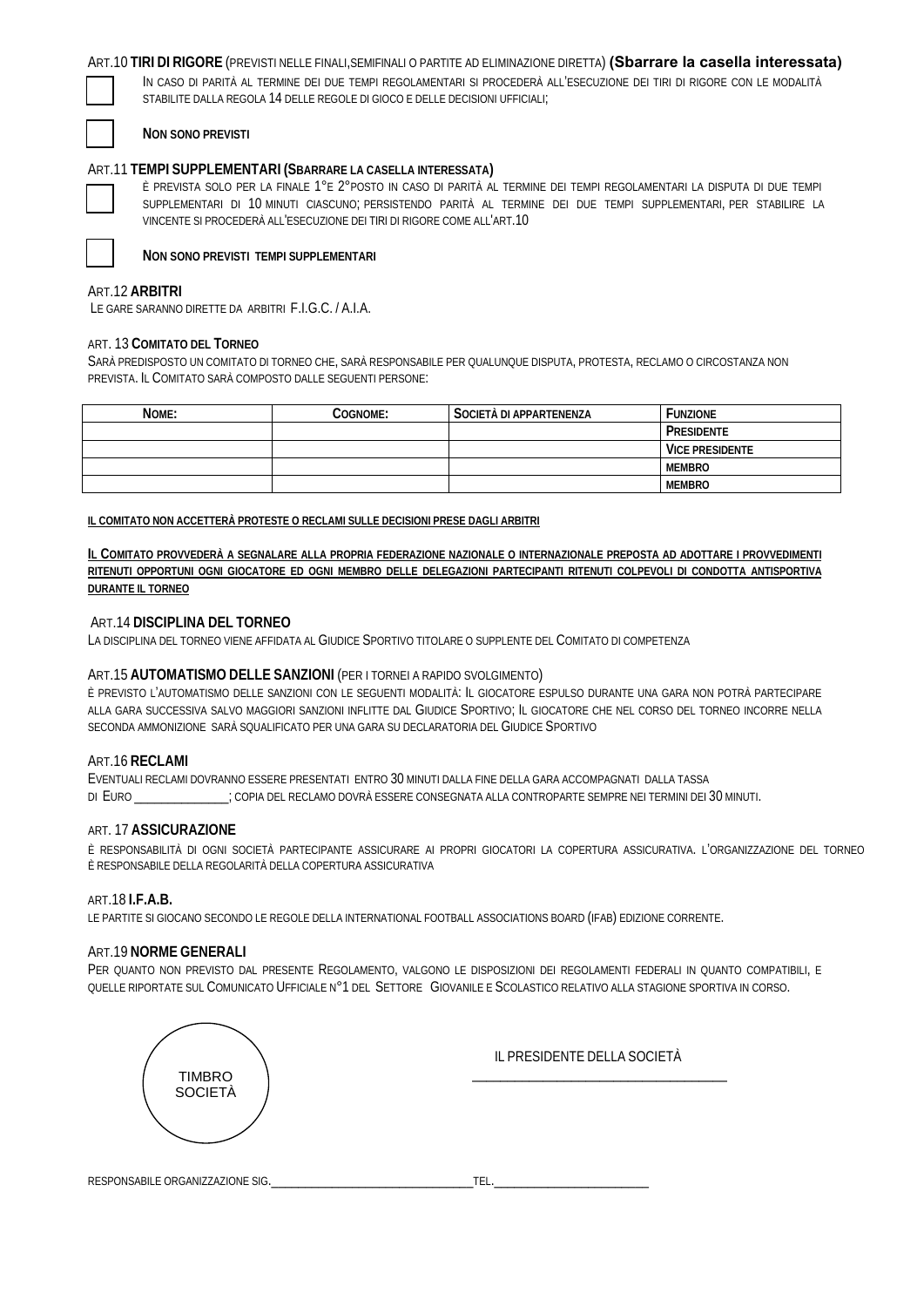#### (da redigere su carta intestata della Società organizzatrice) **REGOLAMENTO CAT. UNDER 17**

## ART.1 **ORGANIZZAZIONE**

| LA SOCIETÀ                                                                                                                                |  |  |  |  |
|-------------------------------------------------------------------------------------------------------------------------------------------|--|--|--|--|
| INDICE ED ORGANIZZA UN TORNEO DI CALCIO FEMMINILE A CARATTERE INTERNAZIONALE                                                              |  |  |  |  |
| DENOMINATO:<br><u> 1980 - Jan James James Sandarík (f. 1980)</u>                                                                          |  |  |  |  |
| IN COLLABORAZIONE CON<br><u> 1989 - Jan James James James James James James James James James James James James James James James Jam</u> |  |  |  |  |
| CHE SI DISPUTERÀ NEI GIORNI                                                                                                               |  |  |  |  |
| PRESSO L'IMPIANTO SPORTIVO:                                                                                                               |  |  |  |  |

## ART:2 **CATEGORIA DI PARTECIPAZIONE E LIMITI DI ETÀ**

IL TORNEO È RISERVATO ALLE **GIOVANI CALCIATRICI** APPARTENENTI ALLA CATEGORIA **UNDER 17** REGOLARMENTE TESSERATE CON LA PROPRIA SOCIETÀ E FEDERAZIONE DI APPARTENENZA PER LA STAGIONE IN CORSO. NATE DAL **01/01/2005** AL COMPIMENTO ANAGRAFICO DEL 14° ANNO DI ETÀ

#### ART.3 **PRESTITI** (SBARRARE LA CASELLA INTERESSATA)



È CONSENTITO IL RICORSO A PRESTITI, IN NUMERO MASSIMO DI 3 (TRE) PER SQUADRA NON INTERCAMBIABILI E VALIDI PER L'INTERA DURATA DEL TORNEO, PREVIA PRESENTAZIONE DI REGOLARE NULLA OSTA RILASCIATO DALLA SOCIETÀ DI APPARTENENZA CHE NON PUÒ ESSERE TRA LE PARTECIPANTI AL TORNEO

**NON SONO PREVISTI PRESTITI**

#### ART.4 **ELENCHI GIOCATORI**

LE SOCIETÀ PARTECIPANTI DOVRANNO PRESENTARE ALL'ORGANIZZAZIONE DEL TORNEO, PRIMA DEL SUO INIZIO, L'ELENCO DEI CALCIATORI CHE INTENDONO UTILIZZARE, FINO AD UN MASSIMO DI N°\_\_\_\_\_ DOPO L'AVVENUTA CONSEGNA È PROIBITO APPORTARE MODIFICHE A TALI ELENCHI. NELLA DISTINTA DA PRESENTARE ALL'ARBITRO PRIMA DELLA GARA SARANNO INDICATI FINO AD UN MASSIMO DI **20** GIOCATRICI

#### ART.5 **SOSTITUZIONI**

SONO CONSENTITE N°7 SOSTITUZIONI, INDIPENDENTEMENTE DAL RUOLO, IN QUALSIASI MOMENTO DELLA GARA

#### ART.6 **SOCIETÀ PARTECIPANTI**

AL TORNEO PRENDERANNO PARTE LE SOTTOINDICATE SOCIETÀ:

| <b>CLUB</b> | <b>NAZIONE</b> | <b>CLUB</b> | <b>NAZIONE</b> |
|-------------|----------------|-------------|----------------|
|             |                |             |                |
|             |                |             |                |
|             |                |             |                |
|             |                |             |                |
|             |                |             |                |

 $\_$  , and the set of the set of the set of the set of the set of the set of the set of the set of the set of the set of the set of the set of the set of the set of the set of the set of the set of the set of the set of th \_\_\_\_\_\_\_\_\_\_\_\_\_\_\_\_\_\_\_\_\_\_\_\_\_\_\_\_\_\_\_\_\_\_\_\_\_\_\_\_\_\_\_\_\_\_\_\_\_\_\_\_\_\_\_\_\_\_\_\_\_\_\_\_\_\_\_\_\_\_\_\_\_\_\_\_\_\_\_\_\_\_\_\_\_\_\_\_\_\_\_\_\_\_\_\_\_\_\_\_\_\_\_  $\_$  , and the set of the set of the set of the set of the set of the set of the set of the set of the set of the set of the set of the set of the set of the set of the set of the set of the set of the set of the set of th \_\_\_\_\_\_\_\_\_\_\_\_\_\_\_\_\_\_\_\_\_\_\_\_\_\_\_\_\_\_\_\_\_\_\_\_\_\_\_\_\_\_\_\_\_\_\_\_\_\_\_\_\_\_\_\_\_\_\_\_\_\_\_\_\_\_\_\_\_\_\_\_\_\_\_\_\_\_\_\_\_\_\_\_\_\_\_\_\_\_\_\_\_\_\_\_\_\_\_\_\_\_\_ \_\_\_\_\_\_\_\_\_\_\_\_\_\_\_\_\_\_\_\_\_\_\_\_\_\_\_\_\_\_\_\_\_\_\_\_\_\_\_\_\_\_\_\_\_\_\_\_\_\_\_\_\_\_\_\_\_\_\_\_\_\_\_\_\_\_\_\_\_\_\_\_\_\_\_\_\_\_\_\_\_\_\_\_\_\_\_\_\_\_\_\_\_\_\_\_\_\_\_\_\_\_\_  $\_$  , and the set of the set of the set of the set of the set of the set of the set of the set of the set of the set of the set of the set of the set of the set of the set of the set of the set of the set of the set of th

## ART.7 **FORMULA DEL TORNEO**

IL TORNEO SI SVOLGERÀ CON LA SEGUENTE FORMULA E MODALITÀ DI QUALIFICAZIONE

## ART.8 **CLASSIFICHE**

LE CLASSIFICHE SARANNO REDATTE IN BASE AI SEGUENTI CRITERI: 3 PUNTI PER LA VITTORIA - 1 PUNTO PER IL PAREGGIO – 0 PUNTI PER LA SCONFITTA IN CASO DI PARITÀ DI PUNTEGGIO VALGONO I CRITERI IN ORDINE ELENCATI:

- 1. ESITO DEGLI INCONTRI DIRETTI
- 2. DIFFERENZA RETI NEGLI INCONTRI DIRETTI FRA LE SQUADRE A PARITÀ DI PUNTI
- 3. DIFFERENZA RETI SUL TOTALE DEGLI INCONTRI DISPUTATI NEL GIRONE
- 4. MAGGIOR NUMERO DI RETI SEGNATE SUL TOTALE DEGLI INCONTRI DISPUTATI NEL GIRONE
- 5. CLASSIFICA DISCIPLINA
- 6. SORTEGGIO

#### ART.9 **TEMPI DI GARA**

LE GARE SI SVOLGERANNO IN 2 (DUE) TEMPI DELLA DURATA DI \_\_\_\_\_\_MINUTI CIASCUNO

LE PARTITE SI GIOCANO 11>11 SU CAMPI DI DIMENSIONI REGOLAMENTARI CON PORTE REGOLAMENTARI E UTILIZZO DI PALLONI N° 5

ART.10 **TIRI DI RIGORE** (PREVISTI NELLE FINALI,SEMIFINALI O PARTITE AD ELIMINAZIONE DIRETTA) (SBARRARE LA CASELLA INTERESSATA)

IN CASO DI PARITÀ AL TERMINE DEI DUE TEMPI REGOLAMENTARI SI PROCEDERÀ ALL'ESECUZIONE DEI TIRI DI RIGORE CON LE MODALITÀ STABILITE DALLA REGOLA 14 DELLE REGOLE DI GIOCO E DELLE DECISIONI UFFICIALI;

**NON SONO PREVISTI**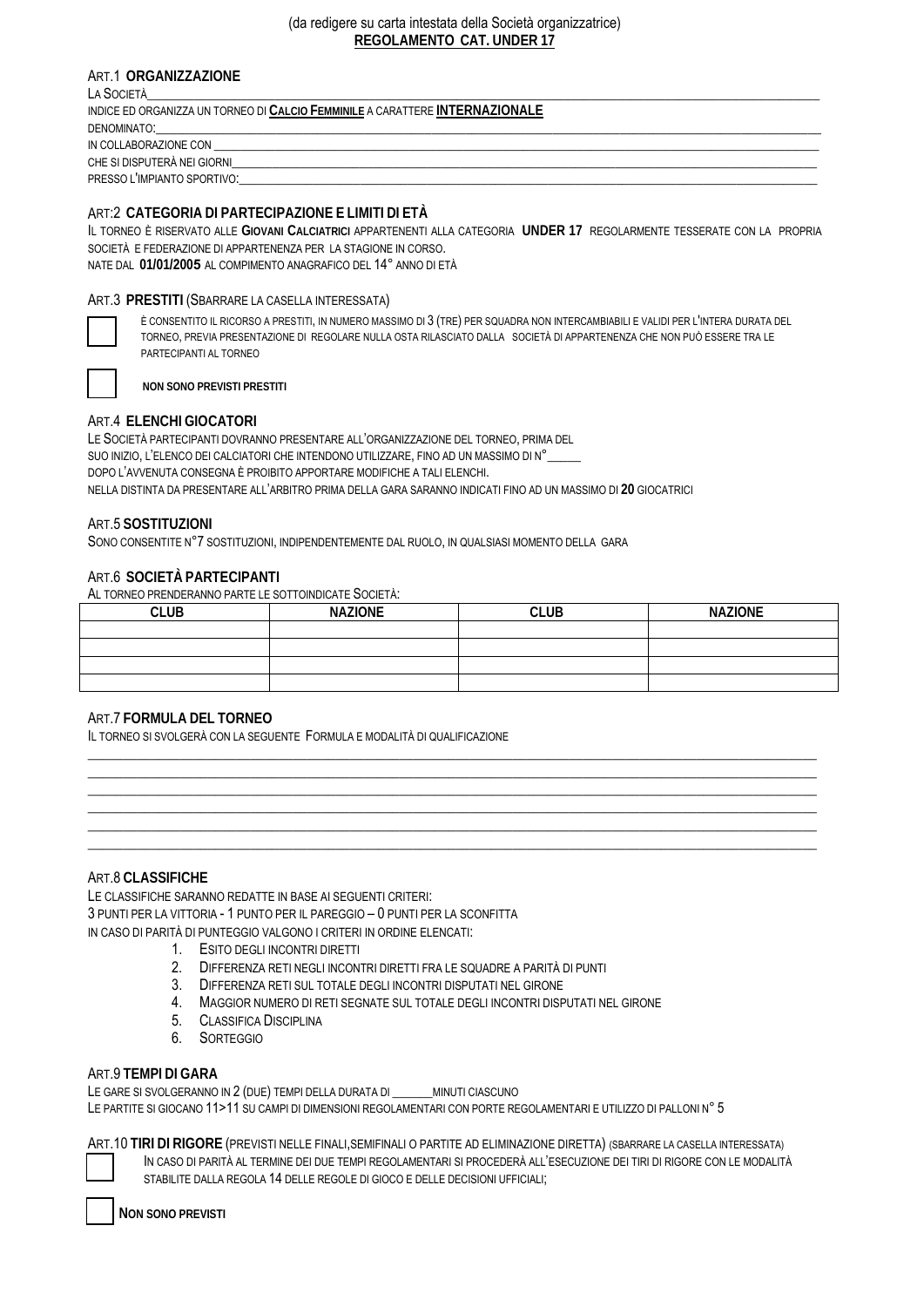#### ART.11 **TEMPI SUPPLEMENTARI (SBARRARE LA CASELLA INTERESSATA)**



È PREVISTA SOLO PER LA FINALE 1°E 2°POSTO IN CASO DI PARITÀ AL TERMINE DEI TEMPI REGOLAMENTARI LA DISPUTA DI DUE TEMPI SUPPLEMENTARI DI 10 MINUTI CIASCUNO; PERSISTENDO PARITÀ AL TERMINE DEI DUE TEMPI SUPPLEMENTARI, PER STABILIRE LA VINCENTE SI PROCEDERÀ ALL'ESECUZIONE DEI TIRI DI RIGORE COME ALL'ART.10



#### **NON SONO PREVISTI TEMPI SUPPLEMENTARI**

ART.12 **ARBITRI**

LE GARE SARANNO DIRETTE DA ARBITRI F.I.G.C. / A.I.A.

#### ART. 13 **COMITATO DEL TORNEO**

SARÀ PREDISPOSTO UN COMITATO DI TORNEO CHE, SARÀ RESPONSABILE PER QUALUNQUE DISPUTA, PROTESTA, RECLAMO O CIRCOSTANZA NON PREVISTA. IL COMITATO SARÀ COMPOSTO DALLE SEGUENTI PERSONE:

| NOME: | Cognome: | SOCIETÀ DI APPARTENENZA | <sup>F</sup> UNZIONE   |
|-------|----------|-------------------------|------------------------|
|       |          |                         | PRESIDENTE             |
|       |          |                         | <b>VICE PRESIDENTE</b> |
|       |          |                         | <b>MEMBRO</b>          |
|       |          |                         | <b>MEMBRO</b>          |

#### **IL COMITATO NON ACCETTERÀ PROTESTE O RECLAMI SULLE DECISIONI PRESE DAGLI ARBITRI**

**IL COMITATO PROVVEDERÀ A SEGNALARE ALLA PROPRIA FEDERAZIONE NAZIONALE O INTERNAZIONALE PREPOSTA AD ADOTTARE I PROVVEDIMENTI RITENUTI OPPORTUNI OGNI GIOCATORE ED OGNI MEMBRO DELLE DELEGAZIONI PARTECIPANTI RITENUTI COLPEVOLI DI CONDOTTA ANTISPORTIVA DURANTE IL TORNEO** 

#### ART.14 **DISCIPLINA DEL TORNEO**

LA DISCIPLINA DEL TORNEO VIENE AFFIDATA AL GIUDICE SPORTIVO TITOLARE O SUPPLENTE DEL COMITATO DI COMPETENZA

#### ART.15 **AUTOMATISMO DELLE SANZIONI** (PER I TORNEI A RAPIDO SVOLGIMENTO)

È PREVISTO L'AUTOMATISMO DELLE SANZIONI CON LE SEGUENTI MODALITÀ: IL GIOCATORE ESPULSO DURANTE UNA GARA NON POTRÀ PARTECIPARE ALLA GARA SUCCESSIVA SALVO MAGGIORI SANZIONI INFLITTE DAL GIUDICE SPORTIVO; IL GIOCATORE CHE NEL CORSO DEL TORNEO INCORRE NELLA SECONDA AMMONIZIONE SARÀ SQUALIFICATO PER UNA GARA SU DECLARATORIA DEL GIUDICE SPORTIVO

#### ART.16 **RECLAMI**

EVENTUALI RECLAMI DOVRANNO ESSERE PRESENTATI ENTRO 30 MINUTI DALLA FINE DELLA GARA ACCOMPAGNATI DALLA TASSA DI EURO \_\_\_\_\_\_\_\_\_\_\_\_; COPIA DEL RECLAMO DOVRÀ ESSERE CONSEGNATA ALLA CONTROPARTE SEMPRE NEI TERMINI DEI 30 MINUTI.

#### ART. 17 **ASSICURAZIONE**

È RESPONSABILITÀ DI OGNI SOCIETÀ PARTECIPANTE ASSICURARE AI PROPRI GIOCATORI LA COPERTURA ASSICURATIVA. L'ORGANIZZAZIONE DEL TORNEO È RESPONSABILE DELLA REGOLARITÀ DELLA COPERTURA ASSICURATIVA

#### ART.18 **I.F.A.B.**

LE PARTITE SI GIOCANO SECONDO LE REGOLE DELLA INTERNATIONAL FOOTBALL ASSOCIATIONS BOARD (IFAB) EDIZIONE CORRENTE.

#### ART.19 **NORME GENERALI**

PER QUANTO NON PREVISTO DAL PRESENTE REGOLAMENTO, VALGONO LE DISPOSIZIONI DEI REGOLAMENTI FEDERALI IN QUANTO COMPATIBILI, E QUELLE RIPORTATE SUL COMUNICATO UFFICIALE N°1 DEL SETTORE GIOVANILE E SCOLASTICO RELATIVO ALLA STAGIONE SPORTIVA IN CORSO.



 IL PRESIDENTE DELLA SOCIETÀ \_\_\_\_\_\_\_\_\_\_\_\_\_\_\_\_\_\_\_\_\_\_\_\_\_\_\_\_\_\_\_\_\_\_\_\_

| <b>RESPO</b><br>7ZAZIONE SIG.<br>PONSARII<br>$T$ $\cap$ $D$ $\cap$ $\ldots$<br>GANIZ<br>OADIL<br>$\sqrt{ }$ |  |
|-------------------------------------------------------------------------------------------------------------|--|
|                                                                                                             |  |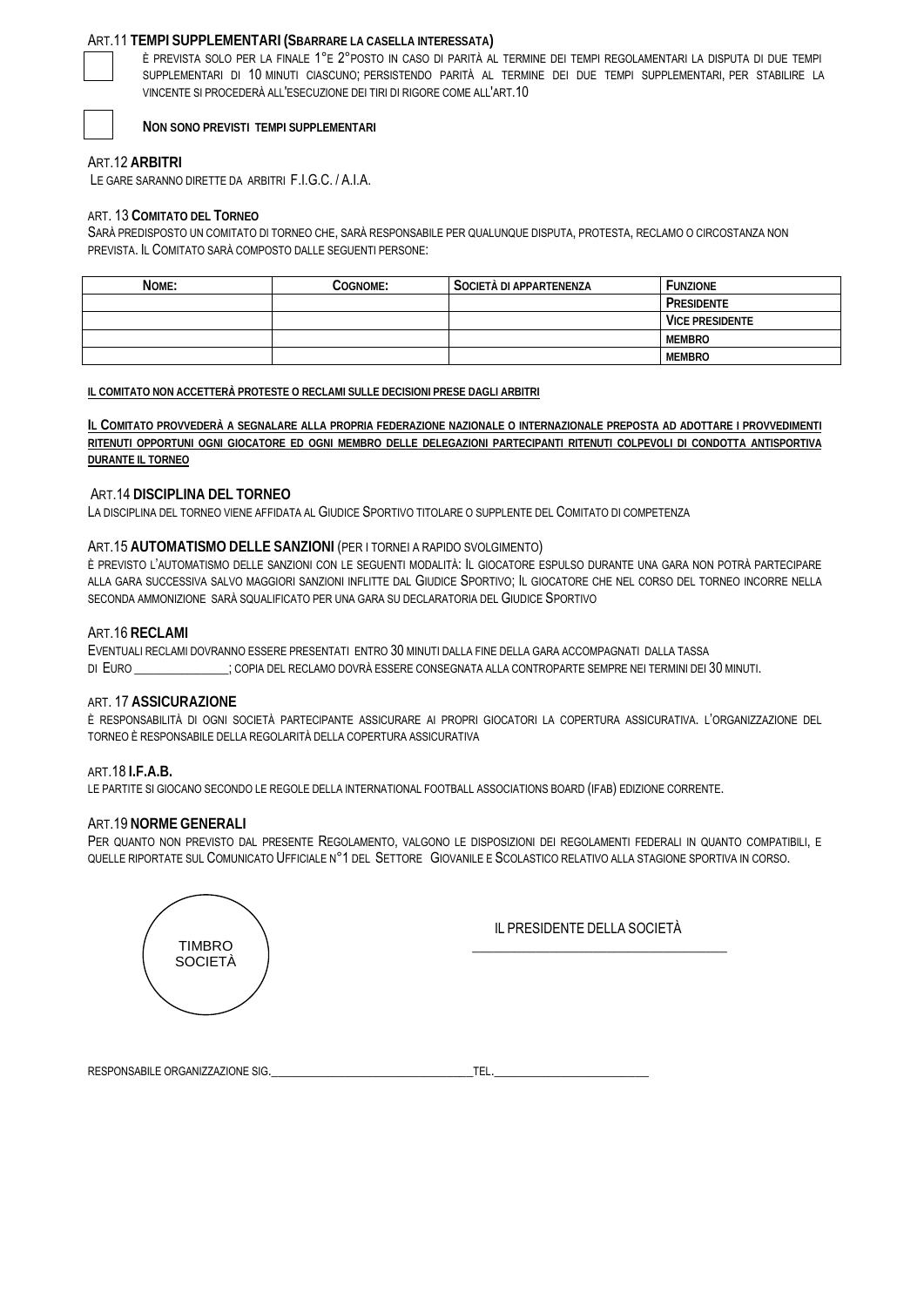#### (da redigere su carta intestata della Società organizzatrice) **REGOLAMENTO CAT. UNDER 15**

## ART.1 **ORGANIZZAZIONE**

LA SOCIETÀ\_\_\_\_\_\_\_\_\_\_\_\_\_\_\_\_\_\_\_\_\_\_\_\_\_\_\_\_\_\_\_\_\_\_\_\_\_\_\_\_\_\_\_\_\_\_\_\_\_\_\_\_\_\_\_\_\_\_\_\_\_\_\_\_\_\_\_\_\_\_\_\_\_\_\_\_\_\_\_\_\_\_\_\_\_\_\_\_\_\_\_\_\_\_\_\_\_\_\_\_\_\_\_\_ INDICE ED ORGANIZZA UN TORNEO DI **CALCIO FEMMINILE** A CARATTERE **INTERNAZIONALE** DENOMINATO:\_\_\_\_\_\_\_\_\_\_\_\_\_\_\_\_\_\_\_\_\_\_\_\_\_\_\_\_\_\_\_\_\_\_\_\_\_\_\_\_\_\_\_\_\_\_\_\_\_\_\_\_\_\_\_\_\_\_\_\_\_\_\_\_\_\_\_\_\_\_\_\_\_\_\_\_\_\_\_\_\_\_\_\_\_\_\_\_\_\_\_\_\_\_\_\_\_\_\_\_\_\_ IN COLLABORAZIONE CON CHE SI DISPUTERÀ NEI GIORNI PRESSO L'IMPIANTO SPORTIVO:

## ART:2 **CATEGORIA DI PARTECIPAZIONE E LIMITI DI ETÀ**

IL TORNEO È RISERVATO ALLE **GIOVANI CALCIATRICI** APPARTENENTI ALLA CATEGORIA **UNDER 15** REGOLARMENTE TESSERATE CON LA PROPRIA SOCIETÀ E FEDERAZIONE DI APPARTENENZA PER LA STAGIONE IN CORSO **NATE DAL 01.01.2007 AL 31.12.2008**

**È POSSIBILE UTILIZZARE CALCIATRICI NATE NEL 2009 CHE ABBIANO COMPIUTO ANAGRAFICAMENTE IL 12° ANNO D'ETÀ**

#### ART.3 **PRESTITI** (SBARRARE LA CASELLA INTERESSATA)

È CONSENTITO IL RICORSO A PRESTITI, IN NUMERO MASSIMO DI 3 (TRE) PER SQUADRA NON INTERCAMBIABILI E VALIDI PER L'INTERA DURATA DEL TORNEO, PREVIA PRESENTAZIONE DI REGOLARE NULLA OSTA RILASCIATO DALLA SOCIETÀ DI APPARTENENZA CHE NON PUÒ ESSERE TRA LE PARTECIPANTI AL TORNEO

**NON SONO PREVISTI PRESTITI**

## ART.4 **ELENCHI GIOCATORI**

LE SOCIETÀ PARTECIPANTI DOVRANNO PRESENTARE ALL'ORGANIZZAZIONE DEL TORNEO, PRIMA DEL SUO INIZIO, L'ELENCO DEI CALCIATORI CHE INTENDONO UTILIZZARE, FINO AD UN MASSIMO DI N°\_\_\_\_ DOPO L'AVVENUTA CONSEGNA È PROIBITO APPORTARE MODIFICHE A TALI ELENCHI. NELLA DISTINTA DA PRESENTARE ALL'ARBITRO PRIMA DELLA GARA SARANNO INDICATI FINO AD UN MASSIMO DI **18** GIOCATRICI

#### ART.5 **SOSTITUZIONI**

LE SOSTITUZIONI SARANNO EFFETTUATE NEL PIENO RISPETTO DELLE NORME DI CUI AL C.U. N°1 DEL S.G.S. ROMA: TUTTI I GIOCATORI IN DISTINTA DOVRANNO GIOCARE ALMENO UN TEMPO DEI PRIMI DUE; PERTANTO AL TERMINE DEL PRIMO TEMPO DOVRANNO ESSERE EFFETTUATE OBBLIGATORIAMENTE TUTTE LE SOSTITUZIONI ED I NUOVI ENTRATI NON POTRANNO PIÙ ESSERE SOSTITUITI FINO AL TERMINE DEL SECONDO TEMPO TRANNE CHE PER VALIDI MOTIVI DI SALUTE; NEL TERZO TEMPO, QUINDI , POTRANNO ESSERE EFFETTUATE SOSTITUZIONI CON IL SISTEMA DEI "CAMBI LIBERI "

## ART.6 **SOCIETÀ PARTECIPANTI**

AL TORNEO PRENDERANNO PARTE LE SOTTOINDICATE SOCIETÀ:

| <b>CLUB</b> | <b>NAZIONE</b> | <b>CLUB</b> | <b>NAZIONE</b> |
|-------------|----------------|-------------|----------------|
|             |                |             |                |
|             |                |             |                |
|             |                |             |                |
|             |                |             |                |

 $\_$  , and the set of the set of the set of the set of the set of the set of the set of the set of the set of the set of the set of the set of the set of the set of the set of the set of the set of the set of the set of th  $\_$  , and the set of the set of the set of the set of the set of the set of the set of the set of the set of the set of the set of the set of the set of the set of the set of the set of the set of the set of the set of th  $\_$  , and the set of the set of the set of the set of the set of the set of the set of the set of the set of the set of the set of the set of the set of the set of the set of the set of the set of the set of the set of th  $\_$  , and the set of the set of the set of the set of the set of the set of the set of the set of the set of the set of the set of the set of the set of the set of the set of the set of the set of the set of the set of th  $\_$  , and the set of the set of the set of the set of the set of the set of the set of the set of the set of the set of the set of the set of the set of the set of the set of the set of the set of the set of the set of th

#### ART.7 **FORMULA DEL TORNEO**

IL TORNEO SI SVOLGERÀ CON LA SEGUENTE FORMULA E MODALITÀ DI QUALIFICAZIONE

#### ART.8 **CLASSIFICHE**

LE CLASSIFICHE SARANNO REDATTE IN BASE AI SEGUENTI CRITERI: 3 PUNTI PER LA VITTORIA - 1 PUNTO PER IL PAREGGIO – 0 PUNTI PER LA SCONFITTA IN CASO DI PARITÀ DI PUNTEGGIO VALGONO I CRITERI IN ORDINE ELENCATI:

1. ESITO DEGLI INCONTRI DIRETTI

- 2. RISULTATO DELL'EVENTUALE GIOCO TECNICO (P.E. "SHOOTOUT: 1VS1", DA DISPUTARSI PRIMA DELLA GARA)
- 3. NUMERO DI GIOVANI CALCIATORI/CALCIATRICI COINVOLTI
- 4. MIGLIOR POSIZIONE NELLA CLASSIFICA DISCIPLINA E FAIR PLAY (P.E. NUMERO DI "GREEN CARD" ASSEGNATE)
- 5. SORTEGGIO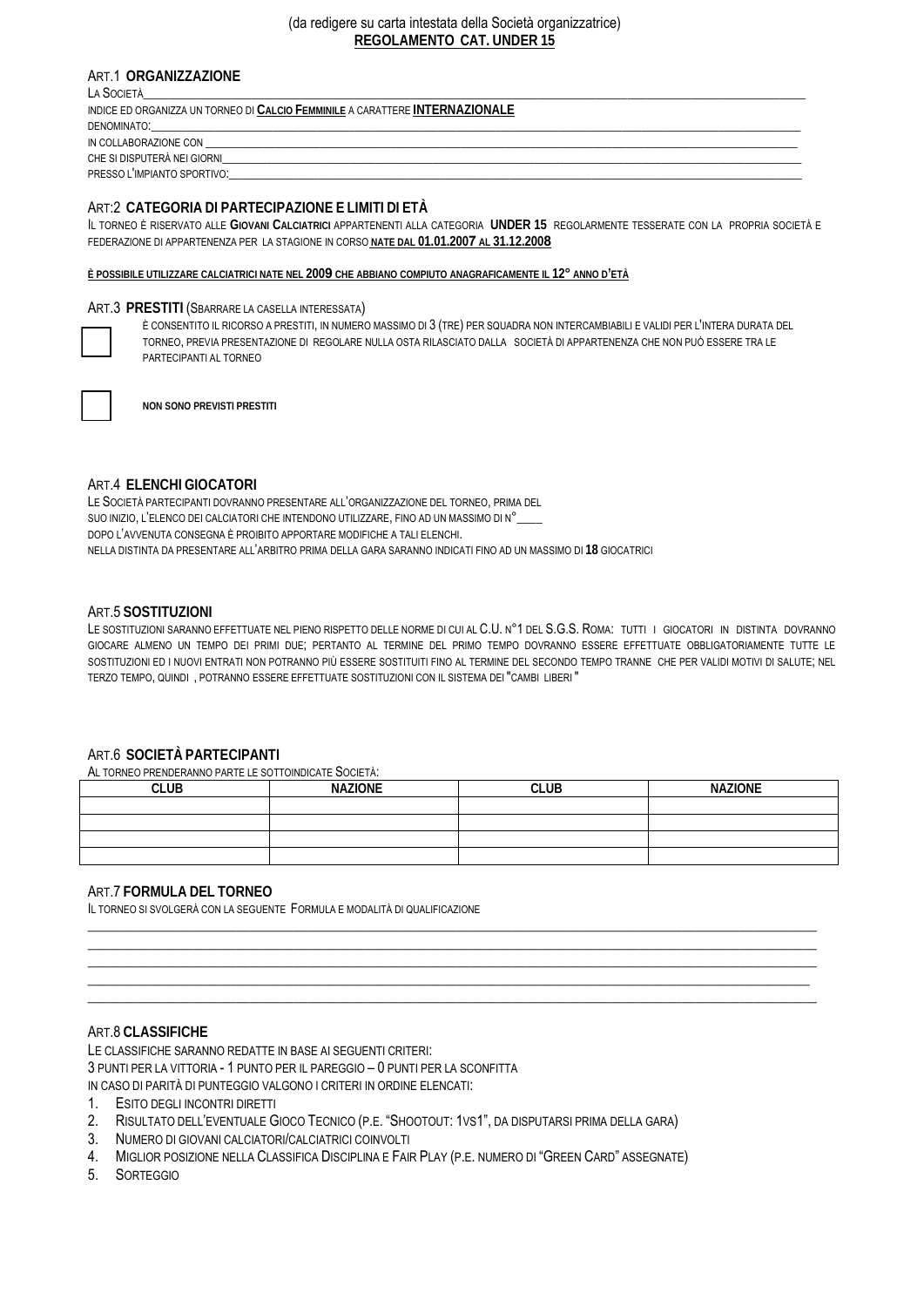| ART.9 TEMPI DI GARA<br>LE GARE SI SVOLGERANNO IN 2 (DUE) TEMPI DELLA DURATA DI _______ MINUTI CIASCUNO                                                                                                                                                                                                                                                                                 |  |  |
|----------------------------------------------------------------------------------------------------------------------------------------------------------------------------------------------------------------------------------------------------------------------------------------------------------------------------------------------------------------------------------------|--|--|
| LE GARE SI SVOLGERANNO IN 3 (TRE) TEMPI DELLA DURATA DI MINUTI CIASCUNO                                                                                                                                                                                                                                                                                                                |  |  |
| LE PARTITE SI GIOCANO 9 > 9 SU CAMPI DI DIMENSIONI RIDOTTE CON PORTE RIDOTTE E UTILIZZO DI PALLONI N° 4                                                                                                                                                                                                                                                                                |  |  |
| ART. 10 TIRI DI RIGORE (PREVISTI NELLE FINALI, SEMIFINALI O PARTITE AD ELIMINAZIONE DIRETTA) (SBARRARE LA CASELLA INTERESSATA)                                                                                                                                                                                                                                                         |  |  |
| IN CASO DI PARITÀ AL TERMINE DEI DUE TEMPI REGOLAMENTARI SI PROCEDERÀ ALL'ESECUZIONE DEI TIRI DI RIGORE CON LE MODALITÀ STABILITE<br>DALLA REGOLA 14 DELLE REGOLE DI GIOCO E DELLE DECISIONI UFFICIALI;                                                                                                                                                                                |  |  |
|                                                                                                                                                                                                                                                                                                                                                                                        |  |  |
| <b>NON SONO PREVISTI</b>                                                                                                                                                                                                                                                                                                                                                               |  |  |
| ART.11 TEMPI SUPPLEMENTARI (SBARRARE LA CASELLA INTERESSATA)<br>È PREVISTA SOLO PER LA FINALE 1°E 2° POSTO IN CASO DI PARITÀ AL TERMINE DEI TEMPI REGOLAMENTARI LA DISPUTA DI DUE TEMPI<br>SUPPLEMENTARI DI 10 MINUTI CIASCUNO; PERSISTENDO PARITÀ AL TERMINE DEI DUE TEMPI SUPPLEMENTARI, PER STABILIRE LA VINCENTE<br>SI PROCEDERÀ ALL'ESECUZIONE DEI TIRI DI RIGORE COME ALL'ART.10 |  |  |
| NON SONO PREVISTI TEMPI SUPPLEMENTARI                                                                                                                                                                                                                                                                                                                                                  |  |  |
| ART.12 ARBITRI<br>LE GARE SARANNO DIRETTE DA ARBITRI F.I.G.C. / A.I.A.                                                                                                                                                                                                                                                                                                                 |  |  |
| LE PARTITE SARANNO ARBITRATE DA TECNICI O DIRIGENTI REGOLARMENTE TESSERATI DALLA F.I.G.C. MESSI A DISPOSIZIONE DALL'ORGANIZZAZIONE DEL TORNEO.                                                                                                                                                                                                                                         |  |  |
| IN OGNI CASO I RAPPORTI GARA CON ALLEGATE LE DISTINTE DEI GIOCATORI SARANNO TRASMESSE AL COMITATO DI COMPETENZA NEI TERMINI PREVISTI PER LA<br>NECESSARIA VISIONE DEL GIUDICE SPORTIVO                                                                                                                                                                                                 |  |  |
| ART. 13 COMITATO DEL TORNEO<br>SARÀ PREDISPOSTO UN COMITATO DI TORNEO CHE, SARÀ RESPONSABILE PER QUALUNQUE DISPUTA, PROTESTA, RECLAMO O CIRCOSTANZA NON PREVISTA. IL<br>COMITATO SARÀ COMPOSTO DALLE SEGUENTI PERSONE:                                                                                                                                                                 |  |  |
| <b>FUNZIONE</b><br>COGNOME:<br>SOCIETÀ DI APPARTENENZA<br><b>NOME:</b>                                                                                                                                                                                                                                                                                                                 |  |  |

| NOME: | Cognome: | SOCIETÀ DI APPARTENENZA | <b>EUNZIONE</b>        |
|-------|----------|-------------------------|------------------------|
|       |          |                         | PRESIDENTE             |
|       |          |                         | <b>VICE PRESIDENTE</b> |
|       |          |                         | <b>MEMBRO</b>          |
|       |          |                         | <b>MEMBRO</b>          |

IL COMITATO NON ACCETTERÀ PROTESTE O RECLAMI SULLE DECISIONI PRESE DAGLI ARBITRI

IL COMITATO PROVVEDERÀ A SEGNALARE ALLA PROPRIA FEDERAZIONE NAZIONALE O INTERNAZIONALE PREPOSTA AD ADOTTARE I PROVVEDIMENTI RITENUTI OPPORTUNI OGNI GIOCATORE ED OGNI MEMBRO DELLE DELEGAZIONI PARTECIPANTI RITENUTI COLPEVOLI DI CONDOTTA ANTISPORTIVA DURANTE IL TORNEO

#### ART.14 DISCIPLINA DEL TORNEO

LA DISCIPLINA DEL TORNEO VIENE AFFIDATA AL GIUDICE SPORTIVO TITOLARE O SUPPLENTE DEL COMITATO DI COMPETENZA

#### ART.15 AUTOMATISMO DELLE SANZIONI (PER I TORNEI A RAPIDO SVOLGIMENTO)

È PREVISTO L'AUTOMATISMO DELLE SANZIONI CON LE SEGUENTI MODALITÀ: IL GIOCATORE ESPULSO DURANTE UNA GARA NON POTRÀ PARTECIPARE ALLA GARA SUCCESSIVA SALVO MAGGIORI SANZIONI INFLITTE DAL GIUDICE SPORTIVO; IL GIOCATORE CHE NEL CORSO DEL TORNEO INCORRE NELLA SECONDA AMMONIZIONE SARÀ SQUALIFICATO PER UNA GARA SU DECLARATORIA DEL GIUDICE SPORTIVO

#### ART.16 RECLAMI

EVENTUALI RECLAMI DOVRANNO ESSERE PRESENTATI ENTRO 30 MINUTI DALLA FINE DELLA GARA ACCOMPAGNATI DALLA TASSA DI EURO COPIA DEL RECLAMO DOVRÀ ESSERE CONSEGNATA ALLA CONTROPARTE SEMPRE NEI TERMINI DEI 30 MINUTI.

#### ART. 17 ASSICURAZIONE

È RESPONSABILITÀ DI OGNI SOCIETÀ PARTECIPANTE ASSICURARE AI PROPRI GIOCATORI LA COPERTURA ASSICURATIVA. L'ORGANIZZAZIONE DEL TORNEO È RESPONSABILE DELLA REGOLARITÀ DELLA COPERTURA ASSICURATIVA

#### ART.18 I.F.A.B.

LE PARTITE SI GIOCANO SECONDO LE REGOLE DELLA INTERNATIONAL FOOTBALL ASSOCIATIONS BOARD (IFAB) EDIZIONE CORRENTE.

#### ART.19 NORME GENERALI

PER QUANTO NON PREVISTO DAL PRESENTE REGOLAMENTO, VALGONO LE DISPOSIZIONI DEI REGOLAMENTI FEDERALI IN QUANTO COMPATIBILI, E QUELLE RIPORTATE SUL COMUNICATO UFFICIALE Nº1 DEL SETTORE GIOVANILE E SCOLASTICO RELATIVO ALLA STAGIONE SPORTIVA IN CORSO.



## IL PRESIDENTE DELLA SOCIETÀ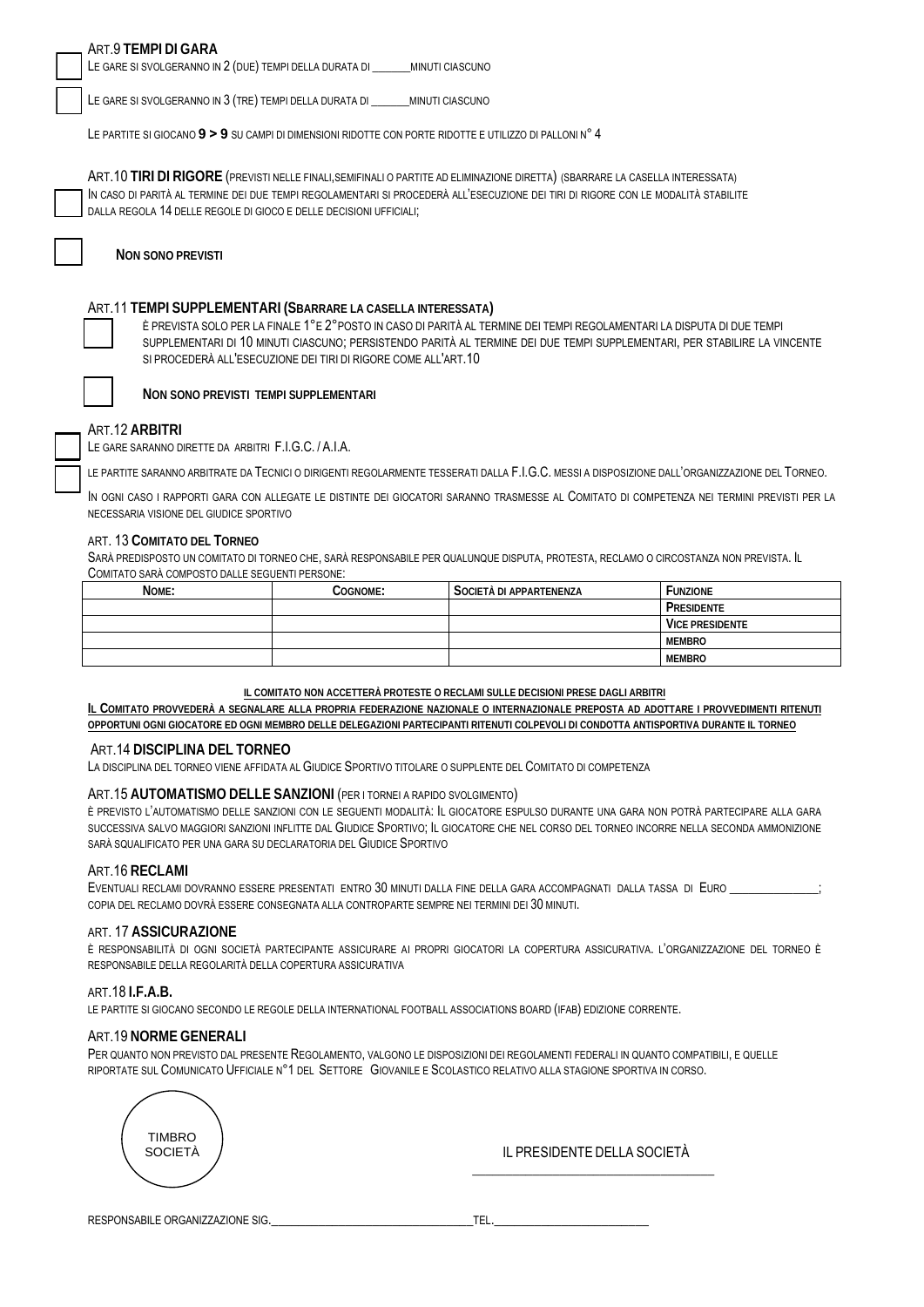## ART.1 **ORGANIZZAZIONE**

LA SOCIETÀ\_\_\_\_\_\_\_\_\_\_\_\_\_\_\_\_\_\_\_\_\_\_\_\_\_\_\_\_\_\_\_\_\_\_\_\_\_\_\_\_\_\_\_\_\_\_\_\_\_\_\_\_\_\_\_\_\_\_\_\_\_\_\_\_\_\_\_\_\_\_\_\_\_\_\_\_\_\_\_\_\_\_\_\_\_\_\_\_\_\_\_\_\_\_\_\_\_\_\_\_\_\_\_\_\_

INDICE ED ORGANIZZA UN TORNEO DI **CALCIO FEMMINILE** A CARATTERE **INTERNAZIONALE**

DENOMINATO:\_\_\_\_\_\_\_\_\_\_\_\_\_\_\_\_\_\_\_\_\_\_\_\_\_\_\_\_\_\_\_\_\_\_\_\_\_\_\_\_\_\_\_\_\_\_\_\_\_\_\_\_\_\_\_\_\_\_\_\_\_\_\_\_\_\_\_\_\_\_\_\_\_\_\_\_\_\_\_\_\_\_\_\_\_\_\_\_\_\_\_\_\_\_\_\_\_\_\_\_\_\_\_\_ IN COLLABORAZIONE CON

CHE SI DISPUTERÀ NEI GIORNI

PRESSO L'IMPIANTO SPORTIVO:

## ART:2 **CATEGORIA DI PARTECIPAZIONE E LIMITI DI ETÀ**

IL TORNEO È RISERVATO ALLE **GIOVANI CALCIATRICI** APPARTENENTI ALLA CATEGORIA **ESORDIENTI** REGOLARMENTE TESSERATE CON LA PROPRIA SOCIETÀ E FEDERAZIONE DI APPARTENENZA PER LA STAGIONE IN CORSO.

**NATE DAL 01/01/2009 al 31/12/2010**

**È POSSIBILE UTILIZZARE CALCIATRICI NATE NEL 2011 CHE ABBIANO COMPIUTO ANAGRAFICAMENTE IL 10° ANNO D'ETÀ**

### ART.3 **PRESTITI** (SBARRARE LA CASELLA INTERESSATA)

SONO CONSENTITI 3 PRESTITI SECONDO QUANTO PREVISTO DAL C.U. N° 1 FIGC - SGS PUNTO 2.6 RADUNI E PROVINI PER GIOVANI CALCIATORI PAG. 22. I prestiti non sono intercambiabili e sono validi per l'intera durata del torneo, previo rilascio di regolare nullaosta della società di appartenenza che non può essere tra le partecipanti al torneo

**NON SONO PREVISTI PRESTITI**

## ART.4 **ELENCHI GIOCATORI**

LE SOCIETÀ PARTECIPANTI DOVRANNO PRESENTARE ALL'ORGANIZZAZIONE DEL TORNEO, PRIMA DEL

SUO INIZIO, L'ELENCO DEI CALCIATORI CHE INTENDONO UTILIZZARE, FINO AD UN MASSIMO DI N°\_\_\_\_

DOPO L'AVVENUTA CONSEGNA È PROIBITO APPORTARE MODIFICHE A TALI ELENCHI.

NELLA DISTINTA DA PRESENTARE ALL'ARBITRO PRIMA DELLA GARA SARANNO INDICATI FINO AD UN MASSIMO DI **18 GIOCATRICI PER 9 CONTRO 9 -**

**DI 14 GIOCATRICI PER 7 CONTRO 7 E DI 10 GIOCATRICI PER 5 CONTRO 5** 

#### ART.5 **SOSTITUZIONI**

LE SOSTITUZIONI SARANNO EFFETTUATE NEL PIENO RISPETTO DELLE NORME DI CUI AL C.U. N°1 DEL S.G.S. ROMA: TUTTI I GIOCATORI IN DISTINTA DOVRANNO GIOCARE ALMENO UN TEMPO DEI PRIMI DUE; PERTANTO AL TERMINE DEL PRIMO TEMPO DOVRANNO ESSERE EFFETTUATE OBBLIGATORIAMENTE TUTTE LE SOSTITUZIONI ED I NUOVI ENTRATI NON POTRANNO PIÙ ESSERE SOSTITUITI FINO AL TERMINE DEL SECONDO TEMPO TRANNE CHE PER VALIDI MOTIVI DI SALUTE; NEL TERZO TEMPO, QUINDI , POTRANNO ESSERE EFFETTUATE SOSTITUZIONI CON IL SISTEMA DEI "CAMBI LIBERI "

#### ART.6 **SOCIETÀ PARTECIPANTI**

AL TORNEO PRENDERANNO PARTE LE SOTTOINDICATE SOCIETÀ:

| <b>CLUB</b> | <b>NAZIONE</b> | <b>CLUB</b> | <b>NAZIONE</b> |
|-------------|----------------|-------------|----------------|
|             |                |             |                |
|             |                |             |                |
|             |                |             |                |
|             |                |             |                |

\_\_\_\_\_\_\_\_\_\_\_\_\_\_\_\_\_\_\_\_\_\_\_\_\_\_\_\_\_\_\_\_\_\_\_\_\_\_\_\_\_\_\_\_\_\_\_\_\_\_\_\_\_\_\_\_\_\_\_\_\_\_\_\_\_\_\_\_\_\_\_\_\_\_\_\_\_\_\_\_\_\_\_\_\_\_\_\_\_\_\_\_\_\_\_\_\_\_\_\_\_\_\_  $\_$  , and the set of the set of the set of the set of the set of the set of the set of the set of the set of the set of the set of the set of the set of the set of the set of the set of the set of the set of the set of th  $\_$  , and the set of the set of the set of the set of the set of the set of the set of the set of the set of the set of the set of the set of the set of the set of the set of the set of the set of the set of the set of th  $\_$  , and the set of the set of the set of the set of the set of the set of the set of the set of the set of the set of the set of the set of the set of the set of the set of the set of the set of the set of the set of th \_\_\_\_\_\_\_\_\_\_\_\_\_\_\_\_\_\_\_\_\_\_\_\_\_\_\_\_\_\_\_\_\_\_\_\_\_\_\_\_\_\_\_\_\_\_\_\_\_\_\_\_\_\_\_\_\_\_\_\_\_\_\_\_\_\_\_\_\_\_\_\_\_\_\_\_\_\_\_\_\_\_\_\_\_\_\_\_\_\_\_\_\_\_\_\_\_\_\_\_\_\_\_

## ART.7 **FORMULA DEL TORNEO**

IL TORNEO SI SVOLGERÀ CON LA SEGUENTE FORMULA E MODALITÀ DI QUALIFICAZIONE

#### ART.8 **CLASSIFICHE**

LE CLASSIFICHE SARANNO REDATTE IN BASE AI SEGUENTI CRITERI: 3 PUNTI PER LA VITTORIA - 1 PUNTO PER IL PAREGGIO – 0 PUNTI PER LA SCONFITTA IN CASO DI PARITÀ DI PUNTEGGIO VALGONO I CRITERI IN ORDINE ELENCATI:

- 1. ESITO DEGLI INCONTRI DIRETTI
- 2. RISULTATO DELL'EVENTUALE GIOCO TECNICO (P.E. "SHOOTOUT: 1VS1", DA DISPUTARSI PRIMA DELLA GARA)
- 3. NUMERO DI GIOVANI CALCIATORI/CALCIATRICI COINVOLTI
- 4. MIGLIOR POSIZIONE NELLA CLASSIFICA DISCIPLINA E FAIR PLAY (P.E. NUMERO DI "GREEN CARD" ASSEGNATE)
- 5. SORTEGGIO

#### ART.9 **TEMPI DI GARA E SVOLGIMENTO (SPECIFICARE LA MODALITÀ DI SVOLGIMENTO)**

LE GARE SI SVOLGERANNO IN 3 (TRE) TEMPI DELLA DURATA DI \_\_\_\_\_\_MINUTI CIASCUNO

LE GARE SI SVOLGERANNO IN 2 (DUE) TEMPI DELLA DURATA DI MINUTI CIASCUNO

LE PARTITE SI GIOCANO **9 > 9** SU CAMPI DI DIMENSIONI RIDOTTE CON PORTE RIDOTTE ED UTILIZZO DI PALLONI N° 4

LE PARTITE SI GIOCANO **7 > 7** SU CAMPI DI DIMENSIONI RIDOTTE CON PORTE RIDOTTE ED UTILIZZO DI PALLONI N° 4

LE PARTITE SI GIOCANO **5** > **5** SU CAMPI DI DIMENSIONI RIDOTTE CON PORTE RIDOTTE E UTILIZZO DI PALLONI N° 4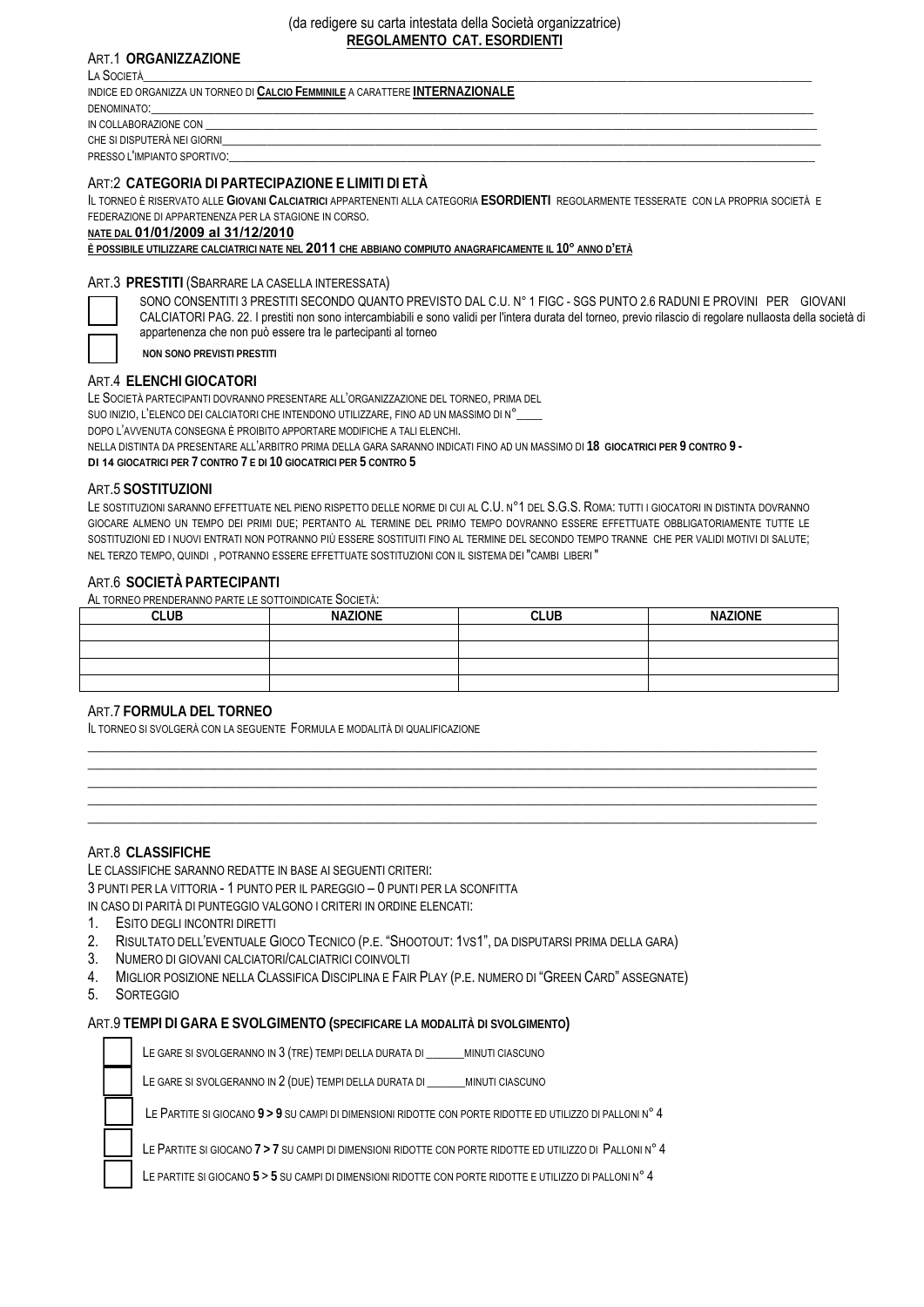#### ART. 10 TIRI DI RIGORE (PREVISTI NELLE FINALI, SEMIFINALI O PARTITE AD ELIMINAZIONE DIRETTA) (SBARRARE LA CASELLA INTERESSATA)

IN CASO DI PARITÀ AL TERMINE DEI TEMPI REGOLAMENTARI SI PROCEDERÀ ALL'ESECUZIONE DEI TIRI DI RIGORE CON LE MODALITÀ STABILITE DALLA REGOLA 14 DELLE REGOLE DI GIOCO E DELLE DECISIONI UFFICIALI:

**NON SONO PREVISTI** 

## ART.11 TEMPI SUPPLEMENTARI (SBARRARE LA CASELLA INTERESSATA)

È PREVISTA SOLO PER LA FINALE 1°E 2° POSTO IN CASO DI PARITÀ AL TERMINE DEI TEMPI REGOLAMENTARI LA DISPUTA DI DUE TEMPI SUPPLEMENTARI DI 5 MINUTI CIASCUNO; PERSISTENDO PARITÀ AL TERMINE DEI DUE TEMPI SUPPLEMENTARI, PER STABILIRE LA VINCENTE SI PROCEDERÀ ALL'ESECUZIONE DEI TIRI DI RIGORE COME ALL'ART.10



NON SONO PREVISTI TEMPI SUPPLEMENTARI

## ART.12 ARBITRI

LE PARTITE SARANNO ARBITRATE DA TECNICI O DIRIGENTI REGOLARMENTE TESSERATI DALLA F.I.G.C. MESSI A DISPOSIZIONE DALL'ORGANIZZAZIONE DEL TORNEO. IN OGNI CASO I RAPPORTI GARA CON ALLEGATE LE DISTINTE DEI GIOCATORI SARANNO TRASMESSE AL COMITATO DI COMPETENZA NEI TERMINI PREVISTI PER LA NECESSARIA VISIONE DEL GIUDICE SPORTIVO

#### ART. 13 COMITATO DEL TORNEO

SARÀ PREDISPOSTO UN COMITATO DI TORNEO CHE, SARÀ RESPONSABILE PER QUALUNQUE DISPUTA, PROTESTA, RECLAMO O CIRCOSTANZA NON PREVISTA. IL COMITATO SARÀ COMPOSTO DALLE SEGUENTI PERSONE:

| NOME: | COGNOME: | SOCIETÀ DI APPARTENENZA | <b>FUNZIONE</b>        |
|-------|----------|-------------------------|------------------------|
|       |          |                         | PRESIDENTE             |
|       |          |                         | <b>VICE PRESIDENTE</b> |
|       |          |                         | <b>MEMBRO</b>          |
|       |          |                         | <b>MEMBRO</b>          |

IL COMITATO NON ACCETTERÀ PROTESTE O RECLAMI SULLE DECISIONI PRESE DAGLI ARBITRI

IL COMITATO PROVVEDERÀ A SEGNALARE ALLA PROPRIA FEDERAZIONE NAZIONALE O INTERNAZIONALE PREPOSTA AD ADOTTARE I PROVVEDIMENTI RITENUTI OPPORTUNI OGNI GIOCATORE ED OGNI MEMBRO DELLE DELEGAZIONI PARTECIPANTI RITENUTI COLPEVOLI DI CONDOTTA ANTISPORTIVA DURANTE IL TORNEO

#### ART.14 DISCIPLINA DEL TORNEO

LA DISCIPLINA DEL TORNEO VIENE AFFIDATA AL GIUDICE SPORTIVO TITOLARE O SUPPLENTE DEL COMITATO DI COMPETENZA

#### ART.14 AUTOMATISMO DELLE SANZIONI

IL CODICE DI GIUSTIZIA SPORTIVA NON PREVEDE L'AUTOMATISMO DELLE SANZIONI PER I CALCIATORI DI QUESTA CATEGORIA CHE, PERTANTO DOVRANNO SOGGIACERE ALPROVVEDIMENTI DEL GIUDICE SPORTIVO.

#### ART.16 RFCLAML

EVENTUALI RECLAMI DOVRANNO ESSERE PRESENTATI ENTRO 30 MINUTI DALLA FINE DELLA GARA ACCOMPAGNATI DALLA TASSA DI EURO \_ COPIA DEL RECLAMO DOVRÀ ESSERE CONSEGNATA ALLA CONTROPARTE SEMPRE NEI TERMINI DEI 30 MINUTI.

#### ART 17 ASSICURATIONE

È RESPONSABILITÀ DI OGNI SOCIETÀ PARTECIPANTE ASSICURARE AI PROPRI GIOCATORI LA COPERTURA ASSICURATIVA. L'ORGANIZZAZIONE DEL TORNEO È RESPONSABILE DELLA REGOLARITÀ DELLA COPERTURA ASSICURATIVA

#### ART. 18 I.F. A.B.

LE PARTITE SI GIOCANO SECONDO LE REGOLE DELLA INTERNATIONAL FOOTBALL ASSOCIATIONS BOARD (IFAB) EDIZIONE CORRENTE.

#### ART.19 NORME GENERALI

PER QUANTO NON PREVISTO DAL PRESENTE REGOLAMENTO, VALGONO LE DISPOSIZIONI DEI REGOLAMENTI FEDERALI IN QUANTO COMPATIBILI, E QUELLE RIPORTATE SUL COMUNICATO UFFICIALE N°1 DEL SETTORE GIOVANILE E SCOLASTICO RELATIVO ALLA STAGIONE SPORTIVA IN CORSO.



| <b>NIE OIC</b><br><b>RESPONSABILE</b><br>AAII<br>≀תר<br>טוכ<br>$\sqrt{2}$ |  |  |
|---------------------------------------------------------------------------|--|--|
|---------------------------------------------------------------------------|--|--|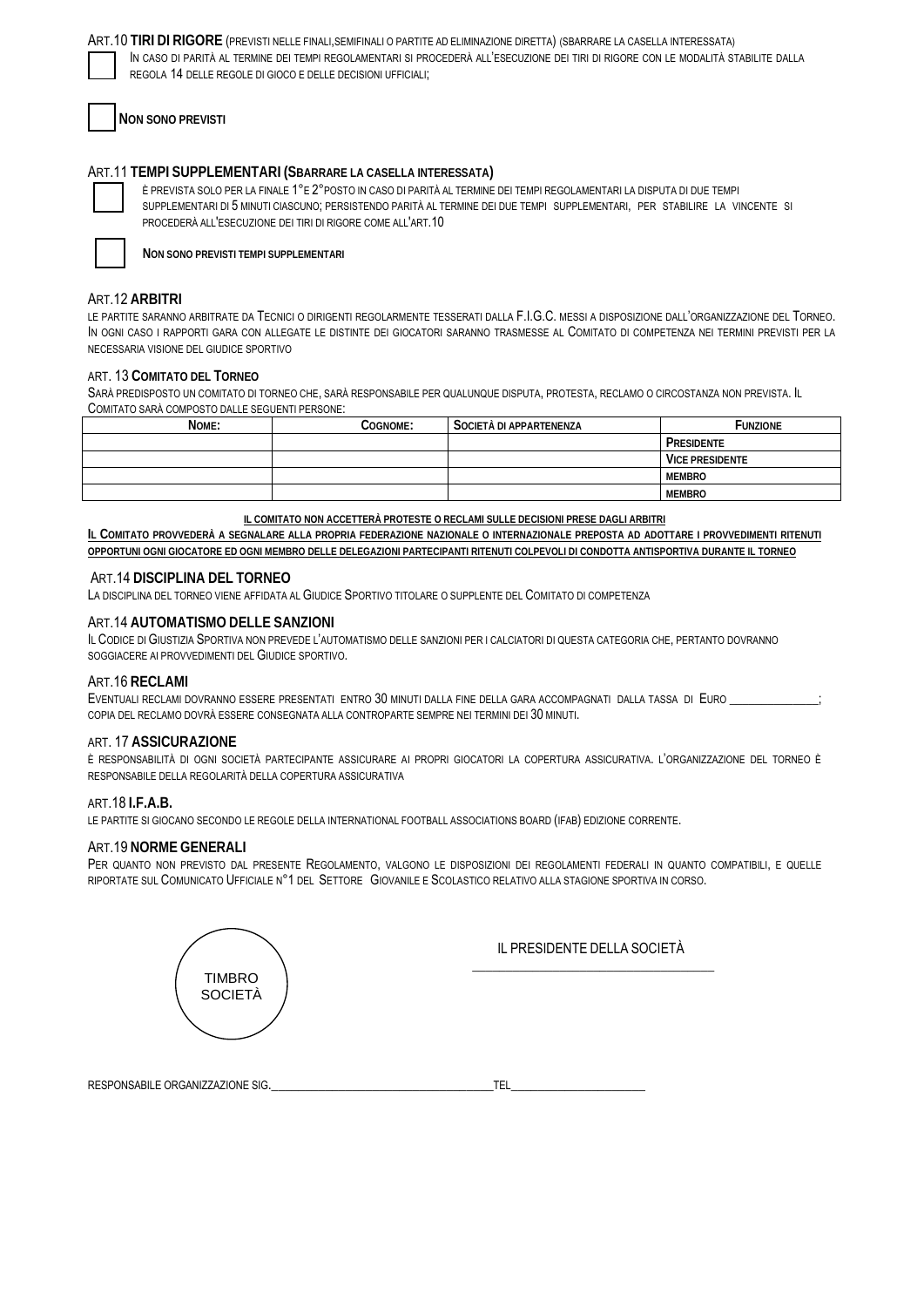## ART.1 **ORGANIZZAZIONE**

| LA SOCIETÀ                                                                   |  |  |
|------------------------------------------------------------------------------|--|--|
| INDICE ED ORGANIZZA UN TORNEO DI CALCIO FEMMINILE A CARATTERE INTERNAZIONALE |  |  |
| DENOMINATO:                                                                  |  |  |
| IN COLLABORAZIONE CON                                                        |  |  |
| CHE SI DISPUTERÀ NEI GIORNI                                                  |  |  |
| PRESSO L'IMPIANTO SPORTIVO:                                                  |  |  |

#### ART:2 **CATEGORIA DI PARTECIPAZIONE E LIMITI DI ETÀ**

IL TORNEO È RISERVATO ALLE **GIOVANI CALCIATRICI** APPARTENENTI ALLA CATEGORIA **PULCINI** REGOLARMENTE TESSERATE CON LA PROPRIA SOCIETÀ E FEDERAZIONE DI APPARTENENZA PER LA STAGIONE IN CORSO.

#### **NATE DAL 01.01.2011 AL 31.12.2012**

**È POSSIBILE UTILIZZARE CALCIATRICI NATE NEL 2013 CHE ABBIANO COMPIUTO ANAGRAFICAMENTE L'8° ANNO D'ETÀ**

#### ART.3 **PRESTITI**

NON SONO CONSENTITI PRESTITI

#### ART.4 **ELENCHI GIOCATORI**

LE SOCIETÀ PARTECIPANTI DOVRANNO PRESENTARE ALL'ORGANIZZAZIONE DEL TORNEO, PRIMA DEL

SUO INIZIO, L'ELENCO DEI CALCIATORI CHE INTENDONO UTILIZZARE, FINO AD UN MASSIMO DI N°\_\_\_\_

DOPO L'AVVENUTA CONSEGNA È PROIBITO APPORTARE MODIFICHE A TALI ELENCHI.

NELLA DISTINTA DA PRESENTARE ALL'ARBITRO PRIMA DELLA GARA SARANNO INDICATI FINO AD UN MASSIMO DI **14 GIOCATRICI PER 7 CONTRO 7 E DI 10 GIOCATRICI PER 5 CONTRO 5** 

#### ART.5 **SOSTITUZIONI**

LE SOSTITUZIONI SARANNO EFFETTUATE NEL PIENO RISPETTO DELLE NORME DI CUI AL C.U. N°1 DEL S.G.S. ROMA: TUTTI I GIOCATORI IN DISTINTA DOVRANNO GIOCARE ALMENO UN TEMPO DEI PRIMI DUE; PERTANTO AL TERMINE DEL PRIMO TEMPO DOVRANNO ESSERE EFFETTUATE OBBLIGATORIAMENTE TUTTE LE SOSTITUZIONI ED I NUOVI ENTRATI NON POTRANNO PIÙ ESSERE SOSTITUITI FINO AL TERMINE DEL SECONDO TEMPO TRANNE CHE PER VALIDI MOTIVI DI SALUTE; NEL TERZO TEMPO, QUINDI , POTRANNO ESSERE EFFETTUATE SOSTITUZIONI CON IL SISTEMA DEI "CAMBI LIBERI "

#### ART.6 **SOCIETÀ PARTECIPANTI**

AL TORNEO PRENDERANNO PARTE LE SOTTOINDICATE SOCIETÀ:

| <b>CLUB</b> | <b>NAZIONE</b> | <b>CLUB</b> | <b>NAZIONE</b> |
|-------------|----------------|-------------|----------------|
|             |                |             |                |
|             |                |             |                |
|             |                |             |                |
|             |                |             |                |

#### ART.7 **FORMULA DEL TORNEO(NON ESSENDO CONSENTITI I CALCI DI RIGORE ED I TEMPI SUPPLEMENTARI NON È POSSIBILE PREVEDERE FORMULE DI TORNEO CON PARTITE AD ELIMINAZIONE DIRETTA COME OTTAVI DI FINALE, QUARTI DI FINALE, SEMIFINALI E FINALI)**

 $\_$  ,  $\_$  ,  $\_$  ,  $\_$  ,  $\_$  ,  $\_$  ,  $\_$  ,  $\_$  ,  $\_$  ,  $\_$  ,  $\_$  ,  $\_$  ,  $\_$  ,  $\_$  ,  $\_$  ,  $\_$  ,  $\_$  ,  $\_$  ,  $\_$  ,  $\_$  ,  $\_$  ,  $\_$  ,  $\_$  ,  $\_$  ,  $\_$  ,  $\_$  ,  $\_$  ,  $\_$  ,  $\_$  ,  $\_$  ,  $\_$  ,  $\_$  ,  $\_$  ,  $\_$  ,  $\_$  ,  $\_$  ,  $\_$  ,  $\_$  ,  $\_$  ,  $\_$  ,  $\_$  ,  $\_$  ,  $\_$  ,  $\_$  ,  $\_$  ,  $\_$  ,  $\_$  ,  $\_$  ,  $\_$  ,  $\_$  ,  $\_$  ,  $\_$  ,  $\_$  ,  $\_$  ,  $\_$  ,  $\_$  ,  $\_$  ,  $\_$  ,  $\_$  ,  $\_$  ,  $\_$  ,  $\_$  ,  $\_$  ,  $\_$  ,  $\_$  ,  $\_$  ,  $\_$  ,  $\_$  ,  $\_$  ,  $\_$  ,  $\_$  ,  $\_$  ,  $\_$  ,  $\_$  , \_\_\_\_\_\_\_\_\_\_\_\_\_\_\_\_\_\_\_\_\_\_\_\_\_\_\_\_\_\_\_\_\_\_\_\_\_\_\_\_\_\_\_\_\_\_\_\_\_\_\_\_\_\_\_\_\_\_\_\_\_\_\_\_\_\_\_\_\_\_\_\_\_\_\_\_\_\_\_\_\_\_\_\_\_\_\_\_\_\_\_\_\_\_\_\_\_\_\_\_\_\_\_\_\_\_\_\_\_\_\_\_\_\_ \_\_\_\_\_\_\_\_\_\_\_\_\_\_\_\_\_\_\_\_\_\_\_\_\_\_\_\_\_\_\_\_\_\_\_\_\_\_\_\_\_\_\_\_\_\_\_\_\_\_\_\_\_\_\_\_\_\_\_\_\_\_\_\_\_\_\_\_\_\_\_\_\_\_\_\_\_\_\_\_\_\_\_\_\_\_\_\_\_\_\_\_\_\_\_\_\_\_\_\_\_\_\_\_\_\_\_\_\_\_\_\_\_\_

IL TORNEO SI SVOLGERÀ CON LA SEGUENTE FORMULA

SARANNO FORMATI N° \_\_\_\_\_ GIRONI DA N°\_\_\_\_\_\_ SQUADRE CIASCUNO CHE SI INCONTRERANNO TRA LORO CON GARE DI SOLA ANDATA

CON LE SEGUENTI MODALITÀ DI QUALIFICAZIONE

#### ART.8 **CLASSIFICHE**

LE CLASSIFICHE SARANNO REDATTE IN BASE AI SEGUENTI CRITERI: 3 PUNTI PER LA VITTORIA - 1 PUNTO PER IL PAREGGIO – 0 PUNTI PER LA SCONFITTA IN CASO DI PARITÀ DI PUNTEGGIO VALGONO I CRITERI IN ORDINE ELENCATI:

- 1. ESITO DEGLI INCONTRI DIRETTI
- 2. RISULTATO DELL'EVENTUALE GIOCO TECNICO (P.E. "SHOOTOUT: 1VS1", DA DISPUTARSI PRIMA DELLA GARA)
- 3. NUMERO DI GIOVANI CALCIATORI/CALCIATRICI COINVOLTI
- 4. MIGLIOR POSIZIONE NELLA CLASSIFICA DISCIPLINA E FAIR PLAY (P.E. NUMERO DI "GREEN CARD" ASSEGNATE)
- 5. SORTEGGIO

## ART.9 **TEMPI DI GARA E SVOLGIMENTO (SPECIFICARE LA MODALITÀ DI SVOLGIMENTO)**



LE GARE SI SVOLGERANNO IN 3 (TRE) TEMPI DELLA DURATA DI \_\_\_\_\_\_MINUTI CIASCUNO

LE GARE SI SVOLGERANNO IN 2 (DUE) TEMPI DELLA DURATA DI \_\_\_\_\_\_ MINUTI CIASCUNO

LE PARTITE SI GIOCANO **7 > 7** SU CAMPI DI DIMENSIONI RIDOTTE CON PORTE RIDOTTE ED UTILIZZO DI PALLONI N° 4

LE PARTITE SI GIOCANO **5 > 5** SU CAMPI DI DIMENSIONI RIDOTTE CON PORTE RIDOTTE ED UTILIZZO DI PALLONI N° 4